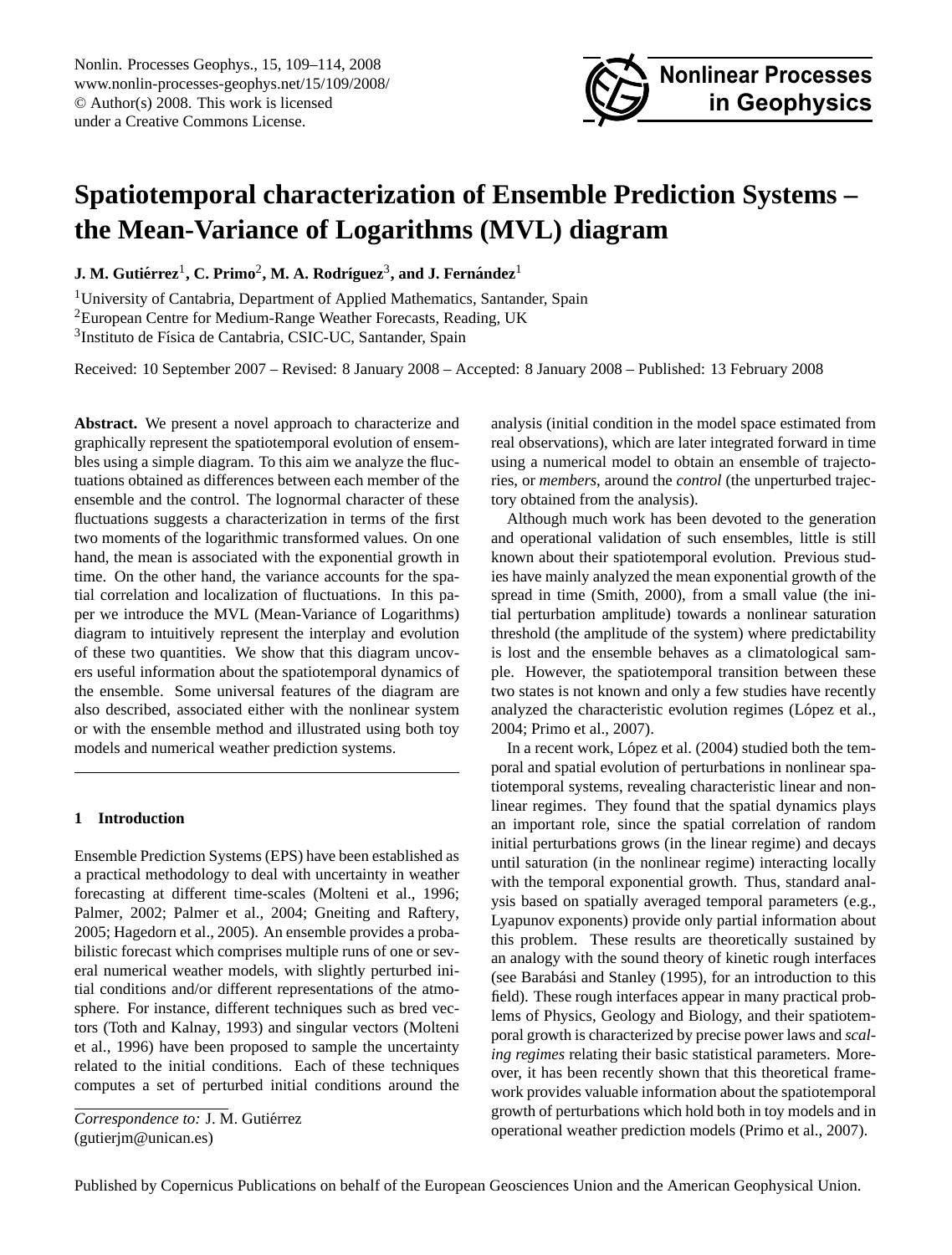In this paper we consider the above theoretical results and present a novel approach to characterize and graphically represent the spatiotemporal evolution of ensembles using a simple diagram. To this aim we characterize an ensemble in terms of the associated fluctuations (differences between the members and the control trajectories) which represent the evolution of the initial perturbations. These fluctuations exhibit characteristic spatiotemporal patterns evolving in time with an average exponential growth. This growth is locally weakened or enhanced by the interplay with spatial dynamics showing characteristic lognormal statistics. The logarithm of fluctuations comprises both the temporal and spatial dynamics of fluctuations and, due to its normal character, can be characterized using the spatial mean and variance. We introduce the hereafter called MVL (Mean-Variance of Logarithms) diagram, where the evolution of these two indices is displayed along the axes of a two-dimensional diagram. As we show in this paper, this simple diagram provides useful information about different aspects of the dynamics: growth, spatial correlation, predictability, etc.

We illustrate the new methodology with two examples. First, a simplified model of the atmospheric dynamics (the Lorenz96 model) is used to briefly introduce the spatiotemporal growth of fluctuations (Sect. [2\)](#page-1-0) and to present the main features of the diagram (Sect. [3\)](#page-3-0) using different initial perturbation patterns. In Sect. [4,](#page-4-0) we apply this characterization to two operational EPS used in the European Centre for Medium-Range Weather Forecast (ECMWF), the monthly and the seasonal EPS.

## <span id="page-1-0"></span>**2 Spatiotemporal growth of perturbations**

To describe the spatiotemporal evolution of perturbations we first consider a simplified version of the Lorenz96 model [\(Lorenz,](#page-5-10) [1996\)](#page-5-10):

<span id="page-1-1"></span>
$$
\frac{dx_i}{dt} = -x_{i-1}(x_{i-2} - x_{i+1}) - x_i + F, \ i=1,\ldots,L,\qquad(1)
$$

which mimics the time evolution of an unspecified scalar meteorological quantity,  $x$ , at  $L$  equidistant grid points along a latitude circle;  $F$  is a constant parameterization value (for  $F=8$  and  $L=40$  the system is chaotic with a time unit equivalent to five days in an equivalent atmospheric model). This model has been extensively used in the literature to introduce novel techniques and applications (targeted observations by [Lorenz and Emanuel](#page-5-11) [\(1998\)](#page-5-11), stochastic parameterization by [Wilks](#page-5-12) [\(2005\)](#page-5-12), etc.).

We consider ensembles of trajectories around a control forecast  $x_i(t)$  which is computed integrating [\(1\)](#page-1-1) from a given initial condition  $x_i(0)$  using a fourth-order Runge-Kutta method with  $dt = 0.01$ . The N members of the ensemble are the trajectories corresponding to a set of perturbed initial conditions  $x_i^n(0)=x_i(0)+\delta x_i^n(0)$ , where  $n=1,\ldots,N$ , and  $\delta x_i^n(0)$  are normally-distributed independent random perturbations. The spatiotemporal evolution of the ensemble is characterized by the non-infinitesimal fluctuations

 $\delta x_i^n(t) = x_i^n(t) - x_i(t)$  between each of the perturbed members and the control trajectory (the index  $n$  will be omitted when a generic member of the ensemble is considered).

Figure [1a](#page-2-0) shows the evolution of the fluctuations  $\delta x_i(t)$  for three different time values  $t=0$ , 2 and 6, respectively. The perturbation was introduced at a random point of a Lorenz96 orbit, using normally distributed random values with zero mean and a 0.005 fraction of the variance of the system. Although the fluctuations are initially normally distributed, they quickly become peaked due to the multiplicative growth of perturbations resulting in a lognormal character. For instance, the insets  $(b)$ – $(c)$  on the left show the frequency histograms of the fluctuations for  $t=0$  and  $t=2$ , respectively; a Kolmogorov-Smirnov test applied to  $\delta x_i(3)$  rejects the hypothesis of normality with a 95% confidence whereas it accepts the hypothesis of log-normality with the same confidence. This major change of the spatial distribution is obviated when considering the spatially averaged growth in time, which exhibits the typical exponential growth of chaotic systems until the fluctuations reach the amplitude of the system and saturate. Figure [1d](#page-2-0) shows the mean absolute growth (averaged spatially over  $i$ ) showing this characteristic behavior; the gray line corresponds to a single fluctuation (a single member), whereas the dark line shows an ensemble average over 10 members, with a smooth behavior.

Motivated by the above lognormal behavior and with the aim to characterize both the temporal and spatial components of the spatiotemporal dynamics, López et al. [\(2004\)](#page-5-7) analyzed the logarithm of absolute values of perturbations

$$
h_i(t) = ln(|\delta x_i(t)|)
$$
\n(2)

and found that they evolve as kinetic roughening interfaces defined in space  $i$  and time  $t$  (for instance, Fig. [1e](#page-2-0) shows the logarithmic fluctuations for three values of time,  $t=0$ , 2 and 6). This type of processes can be characterized using the first two moments (mean and variance) which evolve according to precise fractal power laws related to characteristic magnitudes responsible of the spatiotemporal dynamics (spatial correlation, etc.):

**–** The *spatial mean* of the interface, given by

$$
M(t) = \left\langle \frac{1}{L} \sum_{i=1}^{L} h_i(t) \right\rangle = \left\langle \ln \left( \prod_{i=1}^{L} |\delta x_i(t)| \right)^{\frac{1}{L}} \right\rangle, \quad (3)
$$

where the angle brackets mean ensemble average, evolves in a characteristic linear regime as  $M(t)~N(0)$ +λ t (where  $\lambda$  is the leading Lyapunov exponent). Saturation is produced by the finite amplitude of the system, which becomes relevant in the nonlinear regime. The upper inset on Fig. [1e](#page-2-0) (panel f) shows these two characteristic regimes for a single member (gray line) and a 10-members ensemble (dark) (see López [et al.](#page-5-7) [\(2004\)](#page-5-7) for more details).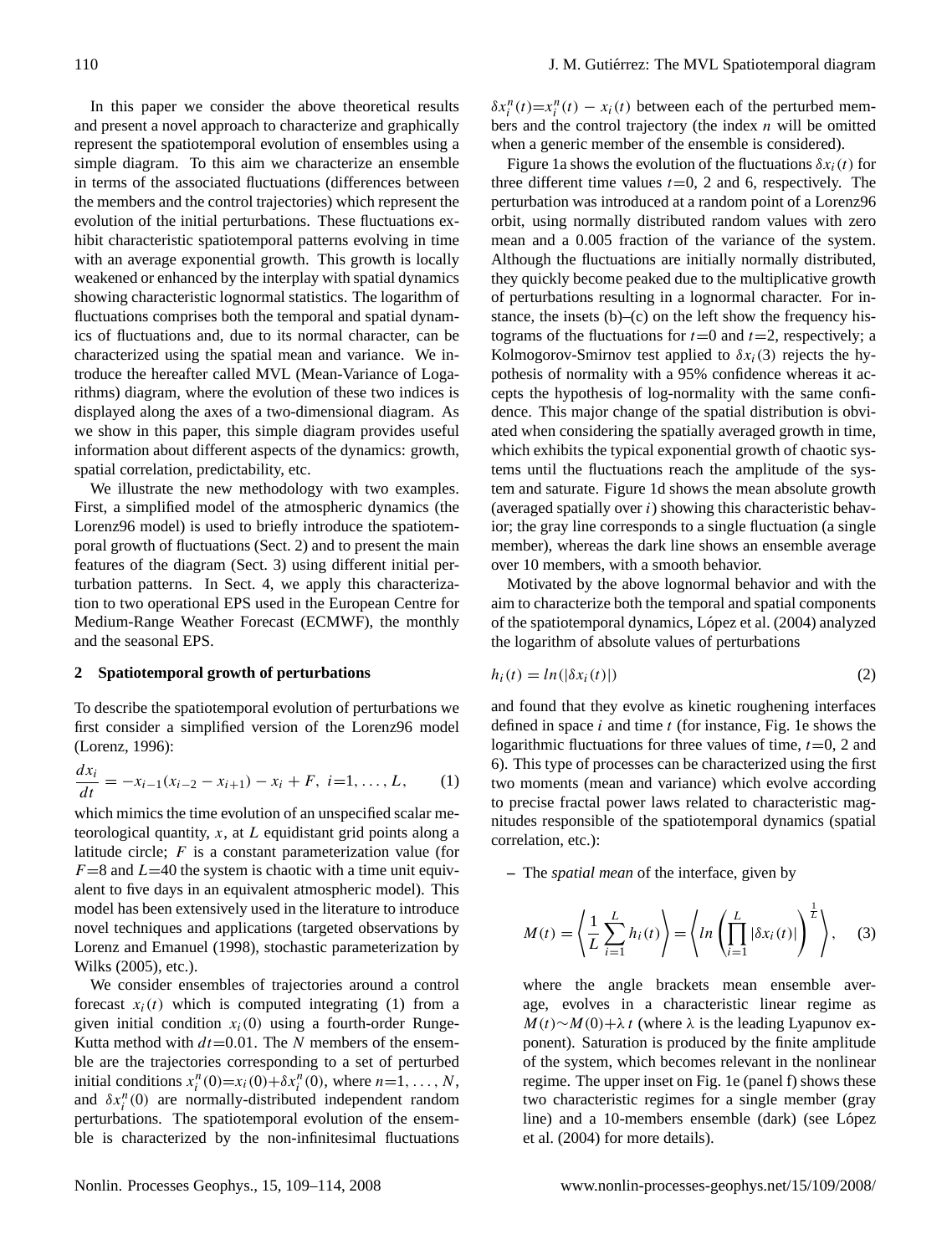

<span id="page-2-0"></span>**Fig. 1. (a)** Spatiotemporal growth of perturbations for three different values of time for a single member; the insets show the histograms for two values of time **(b, c)** and the averaged spatial growth in time (**(d)**, gray line). **(e)** Interface corresponding to the logarithmic fluctuations; the inset shows the spatial mean and variance of this single member (gray lines). The dark lines in insets (d), **(f)** and **(g)** correspond to ensemble averages over 10 members. Insets (b) and (c) are relative to the same single ensemble member as the main panels (a) and (e).

**–** The *width (or roughness)* of the interface, defined as the variance of fluctuations around the spatial mean

$$
V(t) = \langle Var(h_i(t)) \rangle = \left\langle \frac{1}{L} \sum_{i=1}^{L} (h_i(t) - \overline{h(t)})^2 \right\rangle.
$$
 (4)

The overbar represents the spatial mean (i.e. average over i). This magnitude grows as a power-law of the form  $V(t) \sim t^{2\beta}$  in the linear regime. However, since the space is finite, the width saturates attaining a value depending on L,  $V_s(t) \sim L^{2\alpha}$ . Moreover, in the nonlinear regime the variance decays due to nonlinear effects. The lower inset in Fig. [1e](#page-2-0) (panel g) shows this behavior, where nonlinear effects start acting at  $t=2$  (for this particular initial amplitude). The above exponents are characteristic for certain families of processes sharing similar spatiotemporal behavior. In this case, fluctuations correspond to the so-called KPZ universality class and satisfy the additional constraint  $\alpha = 1/2$ ,  $\beta = 1/3$  (see Barabási and Stanley [\(1995\)](#page-5-9), for more details).

In the growth process a rough interface becomes a fractal curve. This fractal structure, that is dynamically generated, exhibits a strong spatial correlation over a characteristic length  $\ell_c(t)$ .

The length  $\ell_c$  informs about the extent on which the structure behaves as fractal and can be easily measured by means of the correlation function [\(Primo et al.,](#page-5-13) [2006\)](#page-5-13) or the spatial power spectrum [\(Primo et al.,](#page-5-8) [2007\)](#page-5-8). This length and the roughness exponent  $\alpha$  characterize the spatial structure of the rough interface. Note that in a mathematical context the roughness exponent is better known as the Holder exponent. Finally the dynamic process is characterized by another exponent that appears in the evolution of the structure as  $\ell_c(t) \sim t^{1/z}$ . The z exponent is called the dynamic exponent. With this intuitive picture in mind we can understand the meaning of the variance.  $V(t)$  is directly measuring the vertical growth of the rough curve but, since a fractal is a selfaffine structure that relates both the vertical and horizontal scales as  $\ell_{\text{vert}} = \ell_{\text{hor}}^{\alpha}$ , it also measures the correlation length. So, in the present case, the vertical scale can be measured by the standard deviation of the interface  $V^{1/2}$  and, therefore:  $V^{1/2} \sim \ell_c^{\alpha}$  (i.e.  $V \sim \ell_c^{2\alpha}$ ). In the KPZ universality class α=1/2 and  $V \sim \ell_c$ . In any case, even for other roughness exponents both quantities are not independent and, therefore, the width of the interface characterizes both the spatial growth and the spatial correlation length of the perturbations.

Note that in spatiotemporal systems each spatial point evolves in connection with its neighbors creating correlated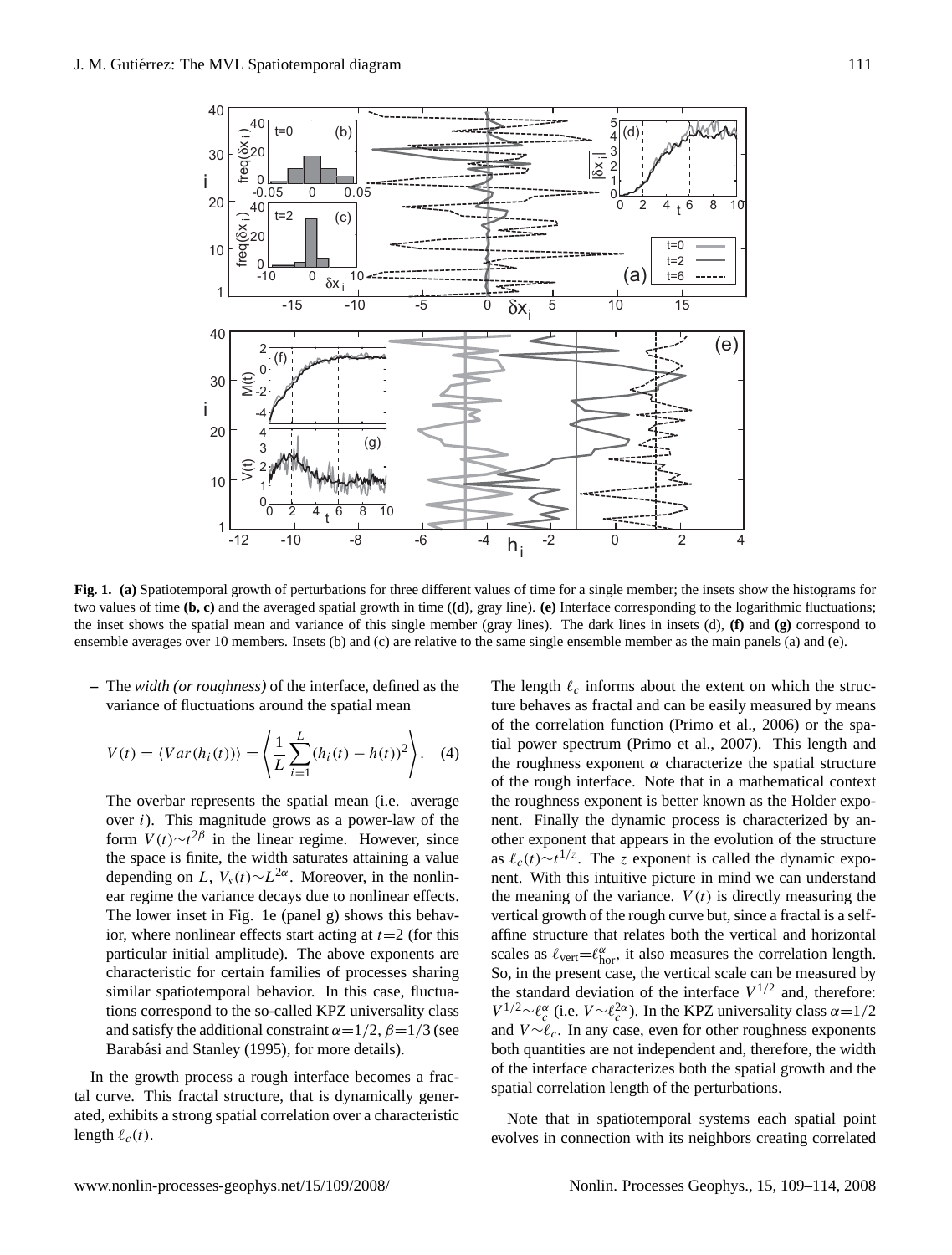

<span id="page-3-1"></span>**Fig. 2. (a)** MVL diagram (see text) for the nonlinear Lorenz96 (solid) and the linearized system (dashed). **(b)** MVL diagram for two different initial perturbations: random (solid) and bred vectors (dashed).

structures which characteristic spatial scales. As shown by López et al. [\(2004\)](#page-5-7) the characteristic spatial scales of perturbations evolve in time according to the laws of rough interfaces and, moreover, can be analyzed considering the width of the interface,  $V(t)$ . Thus, whereas the mean  $M(t)$  is only related to the temporal growth of perturbations (neglecting the spatial component), the width  $V(t)$  is related to their changing spatial structure which is also responsible of the global growth, interplaying with the temporal component.

As a conclusion, both components have to be taken into account for a proper characterization of the growth or perturbations. In the next section we use these two components to define a diagram characterizing the spatiotemporal growth.

## <span id="page-3-0"></span>**3 The MVL representation of ensembles**

Motivated by the previous results, we consider a twodimensional spatiotemporal growth diagram for the logperturbations as follows. Along the horizontal axis we represent M(t), which characterizes the temporal mean growth (leading Lyapunov exponent). Along the vertical axis,  $V(t)$ characterizes the spatial growth and the correlation length (i.e. the degree of localization). We refer to this representation as the Mean-Variance Logarithmic (MVL) diagram. In this diagram, the points evolve in time from left to right, since the mean of the perturbations always increases in time. However, the vertical dynamics is richer. The points move upward as perturbations gain structure, and downward, when they lose structure (e.g., nonlinear effects due to finite amplitude appear).

To illustrate the MVL diagram we consider the Lorenz96 model [\(1\)](#page-1-1) with a spatially uncorrelated random perturbation normally distributed with zero mean and a 0.5% of the variance of a saturated perturbation. We generated an ensemble with  $N=10$  members (as in Sect. [2\)](#page-1-0). The perturbed initial condition  $x_i(0) + \delta x_i(0)$  is not projected into the attractor of the system (no real trajectory of the system passes through this point). Figure [2a](#page-3-1) shows the evolution, in the MVL diagram, of the log-perturbations in both the original nonlinear Lorenz96 system and the tangent linear version. Since the initial condition is uncorrelated,  $V$  is initially small. For a normal spatially uncorrelated initial perturbation, it can be shown that V is around 1.23 (namely,  $\pi^2/8$ ) regardless of the spatial size of the system or the amplitude of the initial perturbation. V starts growing as the system dynamically adapts the spatial structure of the perturbation (drives the orbit towards the attractor of the system). In the linearized system, after some time the perturbation reaches the saturation regime, due to the space finiteness  $(L=40)$ , and stays there forever. However, in the nonlinear case, the amplitude of the perturbation is bounded by the amplitude of the system and, thus, a "nonlinear barrier" appears and the system tends to an stationary point or zone (if the system is stationary). The diagram clearly shows the linear and nonlinear regimes and gives useful information regarding how the spatial structure is dynamically changed by the nonlinear system. This is the characteristic regime transition of initially random perturbations in nonlinear spatiotemporal systems.

In order to study the spatiotemporal evolution for different choices of the initial perturbations, we have also considered "bred vectors" (BV) as initial perturbations. BVs possess the typical spatial structure proper of the system and are projected into the attractor. They are obtained as finite perturbations dynamically evolved in the nonlinear system [\(Toth and](#page-5-5) [Kalnay,](#page-5-5) [1993\)](#page-5-5).

Figure [2b](#page-3-1) shows the evolution of both the uncorrelated and breeding perturbations. They start from the same vertical line on the diagram since they were selected to share the same initial geometric amplitude,  $\rho(0) = \prod |\delta x_i(0)|^{\frac{1}{L}}$ . Their evolution is very different, though. BVs have a large initial V value which indicates their appropriate spatial structure. Since they cannot increase their structure (they start saturated), they evolve keeping the space finiteness saturation value until they reach the non-linear saturation. Both MVL trajectories meet at the non-linear barrier and end up at the same uncorrelated point of the diagram.

The space finiteness and non-linear barriers cannot be computed analytically and the only way to find them is by linearizing the system and let it reach a saturated state (space finiteness barrier) and by letting the non-linear system evolve until the non-linear effects appear, as plotted in Fig. [2.](#page-3-1)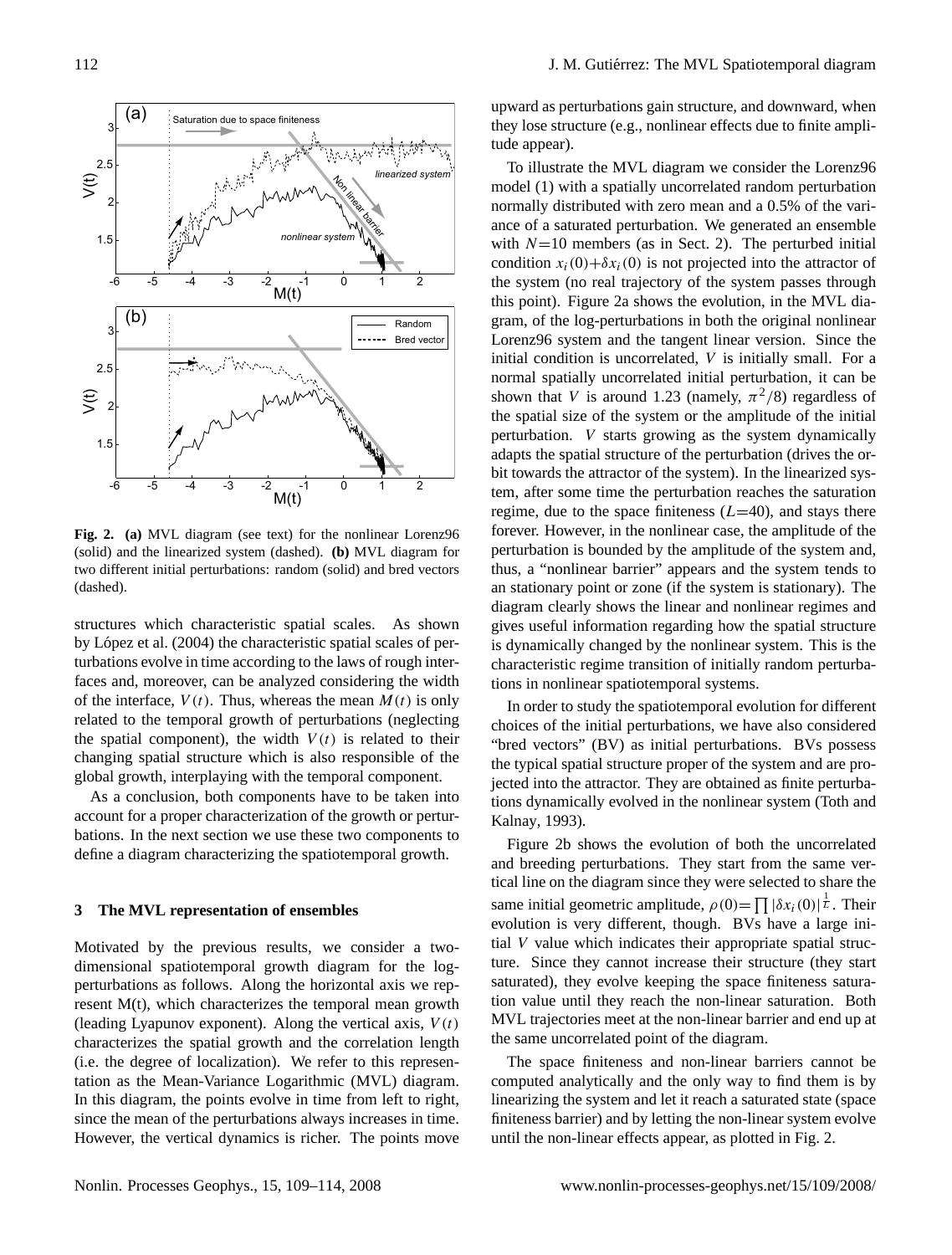## <span id="page-4-0"></span>**4 Operational ECMWF ensembles**

In this section we analyze two operative EPS generated at the ECMWF by means of fully featured coupled atmosphereocean global circulation models. On one hand, the *seasonal EPS*, based on simulations integrated for 120 days. The initial perturbations are introduced in the SST and wind stress by using analog historical patterns. On the other hand, the *monthly EPS* [\(Vitart,](#page-5-14) [2004\)](#page-5-14) fills the gap between the mediumrange and the seasonal forecasting systems: it shares characteristics of both of them. Medium-range weather forecasting is essentially an atmospheric initial value problem. It is based on atmospheric-only integrations and perturbations are introduced in the atmosphere using Singular Vectors [\(Molteni et al.,](#page-5-0) [1996\)](#page-5-0). Seasonal forecasting is also an initial value problem, but with much of the information contained in the initial state of the ocean. It is based on coupled ocean-atmosphere integrations and the perturbations are introduced in the SST and the wind stress. The monthly forecasting system is also based on coupled ocean-atmosphere integrations, but produces forecasts for 30 days. This time range is probably still short enough that the atmosphere retains some memory of its initial state and it may be long enough that the ocean variability has an impact on the atmospheric circulation. Therefore, the perturbations are included in both the atmospheric and oceanic components using the above procedures.

Figure [3](#page-4-1) shows the MVL diagram for the above ensembles corresponding to the same analysis day and using the daily geopotential at the 500 mb level. The values corresponding to different members are averaged in the diagram. Namely, the seasonal ensemble is composed of 40 members and the monthly ensemble of 50 perturbed members plus a control simulation. Additionally, there is a time average over a 3 month period including three seasonal initializations (they are initialized once per month) and 12 monthly simulations (one per week). The signature of the models in the MVL diagram is mostly insensitive to the initial conditions of the control simulation (not shown) since we are considering differences between model simulations and only the perturbations and the way they are grown into the model are relevant.

There is a clearly apparent similarity with the diagram shown in Fig. [2.](#page-3-1) The initial degree of localization depends on the EPS considered. The monthly EPS shows a saturated spatial pattern which agrees with the initial perturbation introduced (an optimized singular vector consistent with the dynamics of the system). The seasonal EPS is only perturbed at the surface (SST and wind) so the perturbation at 500 mb is initially much smaller than for the monthly EPS (starts more to the left). Moreover, the surface perturbation appears as near-random from the 500 mb level and the small structure it possesses (localization slightly over the random, 1.23, value) is not projected into the attractor (corresponds to an analog from a different time) and is destroyed (localization starts going downward) before gaining the correct structure for the



<span id="page-4-1"></span>**Fig. 3.** MVL diagram of the ensemble evolution for two different operative models: monthly (black) and seasonal (gray). The dots on the lines show the time evolution; each dot represents a forecast day

system at that time.

The information given by the diagram can be used to test initialization procedures and assess the degree of localization reached by each one. For short range weather forecasts, it is important that the initial conditions lay on the attractor, thus avoiding the transient states where the model is trying to damp the solution to a dynamical state of the system. Each model has a different signature on the MVL diagram, so the comparison of initialization techniques should be carried out on the same model. Therefore, the diagrams for the bred vectors on the Lorenz96 model and the singular vectors on the ECMWF monthly EPS, shown in the present study, cannot be used to compare these techniques. That particular study is left for a forthcoming paper focused on the comparison of these initialization procedures.

It is important to remark that, in this diagram, when the ensemble saturates and decays to the stationary area, it loses all the information about the initial condition. At this point the saturated perturbations behave as random climatological values. In this particular example, this occurs after two weeks for the seasonal EPS and after 10 days in the monthly EPS. Unlike the Lorenz96 model, in this case the saturation point becomes an area, since the coupled atmosphere-ocean system includes driving phenomena with long time scales. Therefore, the fluctuations around this area can be considered climatological fluctuations.

## **5 Conclusions**

This paper shows that very useful information of the spatiotemporal evolution of perturbations is obtained using an analogy with kinetic rough interfaces introduced by López [et al.](#page-5-7) [\(2004\)](#page-5-7). We show that, in addition to the temporal growth, the spatial correlation, which grows and decays in time, plays a central role in the dynamics of perturbations. The main contribution of the paper is the MVL diagram which represents the spatio-temporal evolution of ensembles